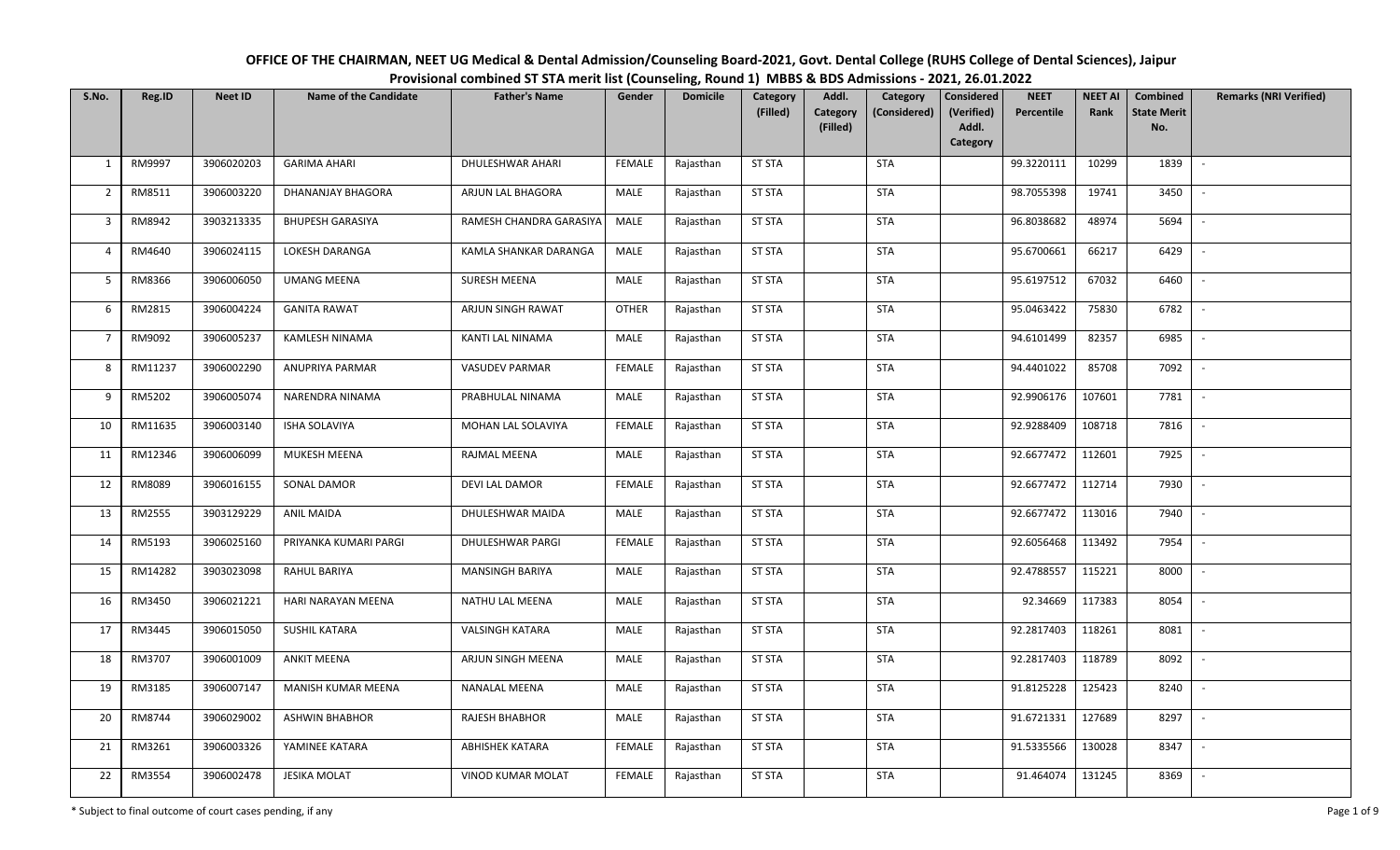| OFFICE OF THE CHAIRMAN, NEET UG Medical & Dental Admission/Counseling Board-2021, Govt. Dental College (RUHS College of Dental Sciences), Jaipur |
|--------------------------------------------------------------------------------------------------------------------------------------------------|
| Provisional combined ST STA merit list (Counseling, Round 1) MBBS & BDS Admissions - 2021, 26.01.2022                                            |

| S.No. | Reg.ID  | <b>Neet ID</b> | <b>Name of the Candidate</b> | <b>Father's Name</b>             | Gender        | <b>Domicile</b> | Category<br>(Filled) | Addl.<br>Category<br>(Considered)<br>Category<br>(Filled) | <b>Considered</b><br>(Verified)<br>Addl.<br>Category | <b>NEET</b><br>Percentile | <b>NEET AI</b><br>Rank | Combined<br><b>State Merit</b><br>No. | <b>Remarks (NRI Verified)</b> |
|-------|---------|----------------|------------------------------|----------------------------------|---------------|-----------------|----------------------|-----------------------------------------------------------|------------------------------------------------------|---------------------------|------------------------|---------------------------------------|-------------------------------|
| 23    | RM10813 | 3906001008     | SAPNA AHARI                  | KAILASH CHANDRA AHARI            | FEMALE        | Rajasthan       | <b>ST STA</b>        | <b>STA</b>                                                |                                                      | 91.3280877                | 132881                 | 8410                                  | $\sim$                        |
| 24    | RM5206  | 3906004004     | <b>MOHIT MAIDA</b>           | MUKESH MAIDA                     | MALE          | Rajasthan       | <b>ST STA</b>        | STA                                                       |                                                      | 91.262361                 | 133925                 | 8425                                  | $\overline{\phantom{a}}$      |
| 25    | RM7019  | 3906001320     | <b>NITIN DAMOR</b>           | SURESH CHANDRA DAMOR             | MALE          | Rajasthan       | <b>ST STA</b>        | STA                                                       |                                                      | 90.9082785                | 139910                 | 8539                                  | $\overline{\phantom{a}}$      |
| 26    | RM6003  | 3906024186     | NANDLAL KHARADI              | RUPLAL KHARADI                   | MALE          | Rajasthan       | <b>ST STA</b>        | <b>STA</b>                                                |                                                      | 90.9082785                | 140231                 | 8545                                  | $\overline{\phantom{a}}$      |
| 27    | RM1322  | 3906006108     | DHRUV MEENA                  | SOHAN LAL MEENA                  | MALE          | Rajasthan       | <b>ST STA</b>        | <b>STA</b>                                                |                                                      | 90.8369828                | 140414                 | 8548                                  | $\overline{\phantom{a}}$      |
| 28    | RM6628  | 3906015019     | VALA RAM MEENA               | <b>KHEMA JI MEENA</b>            | <b>MALE</b>   | Rajasthan       | <b>ST STA</b>        | <b>STA</b>                                                |                                                      | 90.8369828                | 140674                 | 8556                                  | $\overline{\phantom{a}}$      |
| 29    | RM9505  | 3906001745     | NIDHIRAJ PARMAR              | KRISHNA LAL PARMAR               | <b>FEMALE</b> | Rajasthan       | <b>ST STA</b>        | <b>STA</b>                                                |                                                      | 90.7658814                | 142458                 | 8606                                  |                               |
| 30    | RM2233  | 3906016004     | <b>KAPIL DAMOR</b>           | <b>BHURALAL DAMOR</b>            | MALE          | Rajasthan       | <b>ST STA</b>        | <b>STA</b>                                                |                                                      | 90.6161022                | 144293                 | 8648                                  |                               |
| 31    | RM8363  | 3906022058     | JAYESH ROAT                  | <b>BADAMI LAL ROAT</b>           | MALE          | Rajasthan       | <b>ST STA</b>        | <b>STA</b>                                                |                                                      | 90.5432524                | 145311                 | 8666                                  |                               |
| 32    | RM9097  | 3906018128     | <b>VAIBHAV GAMAR</b>         | KAMLESHWAR GAMAR                 | MALE          | Rajasthan       | <b>ST STA</b>        | <b>STA</b>                                                |                                                      | 90.2544434                | 149681                 | 8746                                  | $\overline{\phantom{a}}$      |
| 33    | RM5627  | 3906013073     | <b>ANIL MEENA</b>            | NANDLAL MEENA                    | MALE          | Rajasthan       | <b>ST STA</b>        | <b>STA</b>                                                |                                                      | 90.1100388                | 151769                 | 8782                                  | $\overline{\phantom{a}}$      |
| 34    | RM7886  | 3906026012     | ANURAG DAMOR                 | <b>VINOD DAMOR</b>               | <b>MALE</b>   | Rajasthan       | <b>ST STA</b>        | <b>STA</b>                                                |                                                      | 90.1100388                | 152256                 | 8796                                  | $\overline{\phantom{a}}$      |
| 35    | RM3922  | 3906006303     | CHIRAG BHAGORA               | KANHAIYALAL BHAGORA              | MALE          | Rajasthan       | <b>ST STA</b>        | <b>STA</b>                                                |                                                      | 89.9623318                | 153898                 | 8828                                  |                               |
| 36    | RM6153  | 3906005021     | <b>CHARIT BAMANIYA</b>       | NANULAL BAMANIYA                 | MALE          | Rajasthan       | <b>ST STA</b>        | <b>STA</b>                                                |                                                      | 89.7378896                | 158292                 | 8904                                  |                               |
| 37    | RM11096 | 3906008307     | SONIYA DAMOR                 | AMRIT LAL DAMOR                  | <b>FEMALE</b> | Rajasthan       | <b>ST STA</b>        | <b>STA</b>                                                |                                                      | 89.5944564                | 159754                 | 8939                                  |                               |
| 38    | RM5980  | 3906006159     | PREETI KHARADI               | NARSINGH KHARADI                 | <b>FEMALE</b> | Rajasthan       | <b>ST STA</b>        | <b>STA</b>                                                |                                                      | 89.5944564                | 160343                 | 8952                                  | $\overline{\phantom{a}}$      |
| 39    | RM7911  | 3906002419     | DEEPIKA DAMOR                | <b>ISHWAR LAL</b>                | <b>FEMALE</b> | Rajasthan       | <b>ST STA</b>        | STA                                                       |                                                      | 89.5120876                | 160708                 | 8957                                  |                               |
| 40    | RM9228  | 3906001226     | <b>RANU MACHHAR</b>          | RAMESH CHANDRA<br><b>MACHHAR</b> | <b>FEMALE</b> | Rajasthan       | <b>ST STA</b>        | <b>STA</b>                                                |                                                      | 89.5120876                | 160813                 | 8958                                  | $\blacksquare$                |
| 41    | RM14472 | 3906027154     | KALPESH BARIYA               | <b>KOMSINGH BARIYA</b>           | MALE          | Rajasthan       | <b>ST STA</b>        | <b>STA</b>                                                |                                                      | 89.5120876                | 161340                 | 8970                                  |                               |
| 42    | RM11078 | 3901009034     | PRATAP SINGH GARASIYA        | KAILASH CHANDRA GARASIYA         | MALE          | Rajasthan       | <b>ST STA</b>        | <b>STA</b>                                                |                                                      | 89.5120876                | 161839                 | 8979                                  |                               |
| 43    | RM2914  | 3906014004     | SHEELA KUMARI GARASIYA       | SHANKAR LAL GARASIYA             | FEMALE        | Rajasthan       | <b>ST STA</b>        | <b>STA</b>                                                |                                                      | 89.4372951                | 161989                 | 8982                                  |                               |
| 44    | RM6856  | 3906009268     | <b>HARSHIT MEENA</b>         | <b>BASANTI LAL MEENA</b>         | MALE          | Rajasthan       | <b>ST STA</b>        | <b>STA</b>                                                |                                                      | 89.4372951                | 162007                 | 8983                                  | $\sim$                        |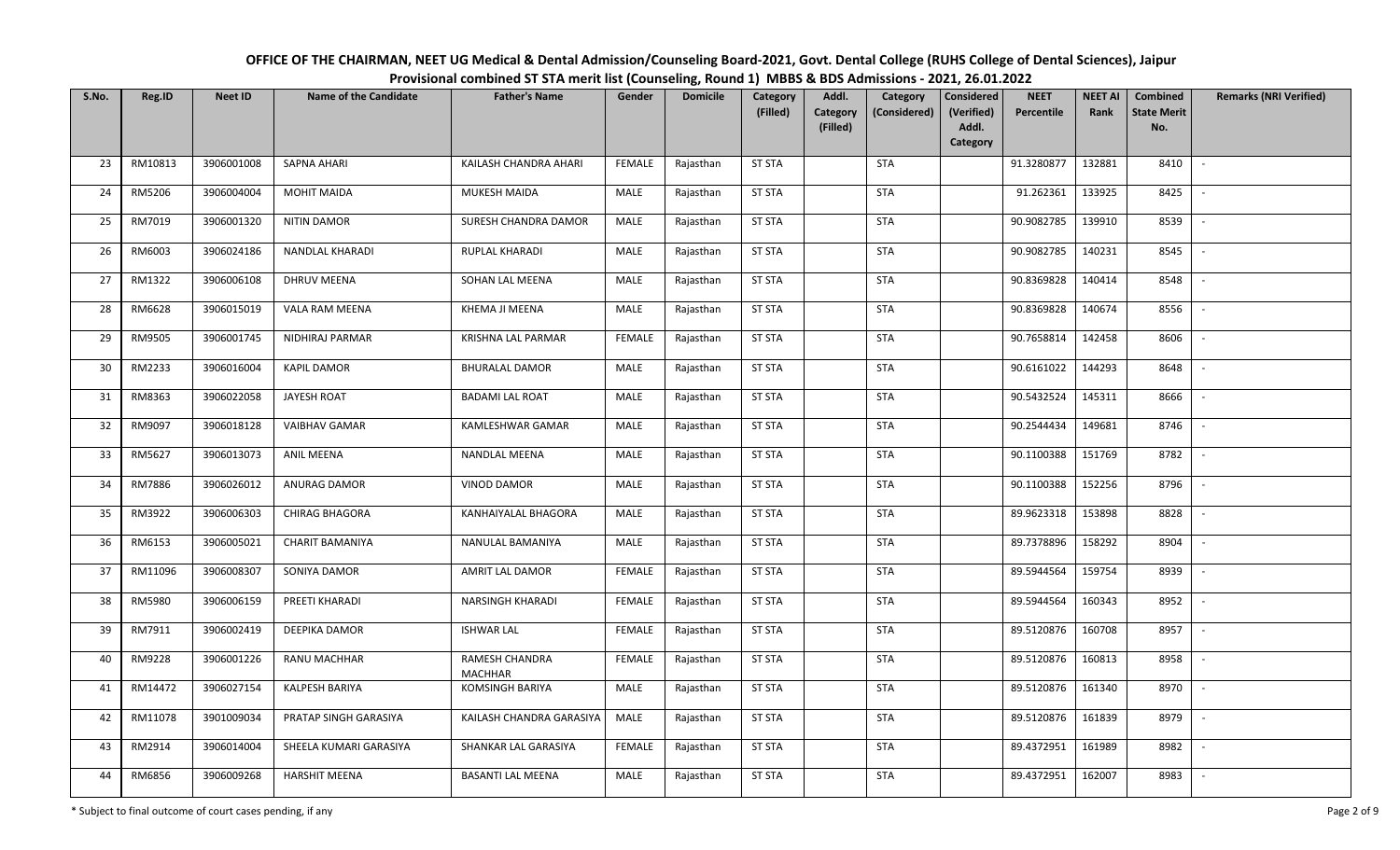| OFFICE OF THE CHAIRMAN, NEET UG Medical & Dental Admission/Counseling Board-2021, Govt. Dental College (RUHS College of Dental Sciences), Jaipur |
|--------------------------------------------------------------------------------------------------------------------------------------------------|
| Provisional combined ST STA merit list (Counseling, Round 1) MBBS & BDS Admissions - 2021, 26.01.2022                                            |

| S.No. | Reg.ID  | <b>Neet ID</b> | <b>Name of the Candidate</b> | <b>Father's Name</b>        | Gender        | <b>Domicile</b> | Category<br>(Filled) | Addl.<br>Category<br>(Filled) | Category<br>(Considered) | Considered<br>(Verified)<br>Addl. | <b>NEET</b><br>Percentile | <b>NEET AI</b><br>Rank | Combined<br><b>State Merit</b><br>No. | <b>Remarks (NRI Verified)</b> |
|-------|---------|----------------|------------------------------|-----------------------------|---------------|-----------------|----------------------|-------------------------------|--------------------------|-----------------------------------|---------------------------|------------------------|---------------------------------------|-------------------------------|
|       |         |                |                              |                             |               |                 |                      |                               |                          | Category                          |                           |                        |                                       |                               |
| 45    | RM8263  | 3906001864     | <b>MADHU GARASIYA</b>        | RATAL LAL GARASIYA          | <b>FEMALE</b> | Rajasthan       | <b>ST STA</b>        |                               | <b>STA</b>               |                                   | 89.4372951                | 162180                 | 8989                                  | $\sim$                        |
| 46    | RM5734  | 3906025222     | VANDANA MAIDA                | SHANKARLAL MAIDA            | <b>FEMALE</b> | Rajasthan       | <b>ST STA</b>        |                               | <b>STA</b>               |                                   | 89.4372951                | 162642                 | 8996                                  | $\mathbb{L}$                  |
| 47    | RM9300  | 3906022074     | GANESHLAL                    | MOGJI                       | MALE          | Rajasthan       | <b>ST STA</b>        |                               | <b>STA</b>               |                                   | 89.2026863                | 165547                 | 9046                                  | $\sim$                        |
| 48    | RM10132 | 3906024095     | NIKITA KUMARI                | <b>INDARMAL MEENA</b>       | <b>FEMALE</b> | Rajasthan       | <b>ST STA</b>        |                               | <b>STA</b>               |                                   | 89.2026863                | 165740                 | 9048                                  | $\sim$                        |
| 49    | RM4075  | 3906024463     | KHUSHI MALIWAD               | DAYALAL MALIWAD             | <b>FEMALE</b> | Rajasthan       | <b>ST STA</b>        |                               | <b>STA</b>               |                                   | 89.1186338                | 166752                 | 9064                                  | $\sim$                        |
| 50    | RM8383  | 3906014037     | <b>LAKSHIT AHARI</b>         | KALULAL AHARI               | MALE          | Rajasthan       | <b>ST STA</b>        |                               | <b>STA</b>               |                                   | 88.9647103                | 169296                 | 9116                                  | $\overline{\phantom{a}}$      |
| 51    | RM8907  | 3906024249     | YASHPAL DINDOR               | <b>KAMLESH DINDOR</b>       | MALE          | Rajasthan       | <b>ST STA</b>        |                               | <b>STA</b>               |                                   | 88.9647103                | 169310                 | 9117                                  | $\blacksquare$                |
| 52    | RM5771  | 3906027160     | SHILA PARGI                  | <b>VASUDEV PARGI</b>        | <b>FEMALE</b> | Rajasthan       | <b>ST STA</b>        |                               | <b>STA</b>               |                                   | 88.9647103                | 169423                 | 9122                                  | $\mathbb{L}$                  |
| 53    | RM10034 | 3906001492     | RAHUL KHARADI                | MANGILAL KHARADI            | MALE          | Rajasthan       | <b>ST STA</b>        |                               | <b>STA</b>               |                                   | 88.9647103                | 169826                 | 9127                                  | $\sim$                        |
| 54    | RM11797 | 3906021198     | SANDESH MANAT                | <b>BABU LAL MANAT</b>       | MALE          | Rajasthan       | <b>ST STA</b>        |                               | <b>STA</b>               |                                   | 88.8071604                | 171985                 | 9159                                  | $\sim$                        |
| 55    | RM1006  | 3906008265     | SHAILESH SOLANKI             | DEVI LAL SOLANKI            | MALE          | Rajasthan       | <b>ST STA</b>        |                               | <b>STA</b>               |                                   | 88.8071604                | 172058                 | 9160                                  |                               |
| 56    | RM2534  | 3906025202     | HITESH KUMAR MEENA           | <b>TEJUMAL MEENA</b>        | MALE          | Rajasthan       | <b>ST STA</b>        |                               | <b>STA</b>               |                                   | 88.7225899                | 172859                 | 9179                                  | $\sim$                        |
| 57    | RM3100  | 3905103059     | <b>KAMLESH MAIDA</b>         | KANTI LAL MAIDA             | MALE          | Rajasthan       | <b>ST STA</b>        |                               | <b>STA</b>               |                                   | 88.7225899                | 173213                 | 9181                                  | $\sim$                        |
| 58    | RM6822  | 3906003280     | <b>VAIBHAV DAMOR</b>         | KANTI LAL DAMOR             | MALE          | Rajasthan       | <b>ST STA</b>        |                               | <b>STA</b>               |                                   | 88.7225899                | 173441                 | 9186                                  | $\mathbb{L}$                  |
| 59    | RM4849  | 3906002404     | PALLAV BHAGORA               | KULDEEP BHAGORA             | MALE          | Rajasthan       | <b>ST STA</b>        |                               | <b>STA</b>               |                                   | 88.7225899                | 173819                 | 9191                                  |                               |
| 60    | RM5450  | 3903011480     | <b>VIKAS NINAMA</b>          | MAGAN                       | MALE          | Rajasthan       | <b>ST STA</b>        |                               | STA                      |                                   | 88.5634859                | 175504                 | 9212                                  | $\overline{\phantom{a}}$      |
| 61    | RM4778  | 3906010246     | <b>KRITIKA BHANAT</b>        | <b>BADRI NARAYAN BHANAT</b> | <b>FEMALE</b> | Rajasthan       | <b>ST STA</b>        |                               | STA                      |                                   | 88.16265                  | 181730                 | 9312                                  |                               |
| 62    | RM11950 | 3906004458     | SONAM MEENA                  | RATAN LAL MEENA             | <b>FEMALE</b> | Rajasthan       | <b>ST STA</b>        |                               | <b>STA</b>               |                                   | 88.16265                  | 182177                 | 9322                                  | $\mathbb{L}$                  |
| 63    | RM2703  | 3906020235     | <b>LAKSHIT DAMOR</b>         | MANGI LAL DAMOR             | MALE          | Rajasthan       | <b>ST STA</b>        |                               | <b>STA</b>               |                                   | 88.0836484                | 182802                 | 9332                                  |                               |
| 64    | RM11786 | 3904112212     | <b>HEMANT AMLIA</b>          | <b>GAJENDRA AMLIA</b>       | MALE          | Rajasthan       | <b>ST STA</b>        |                               | <b>STA</b>               |                                   | 88.0836484                | 182881                 | 9334                                  | $\mathbb{L}$                  |
| 65    | RM5505  | 3906019099     | <b>DIPESH AHARI</b>          | <b>SUKH LAL AHARI</b>       | MALE          | Rajasthan       | <b>ST STA</b>        |                               | <b>STA</b>               |                                   | 88.0836484                | 183168                 | 9339                                  | $\overline{\phantom{a}}$      |
| 66    | RM1607  | 3906002053     | RICHA KATARA                 | POPATLAL KATARA             | <b>FEMALE</b> | Rajasthan       | <b>ST STA</b>        |                               | <b>STA</b>               |                                   | 87.9124999                | 185412                 | 9364                                  | $\sim$                        |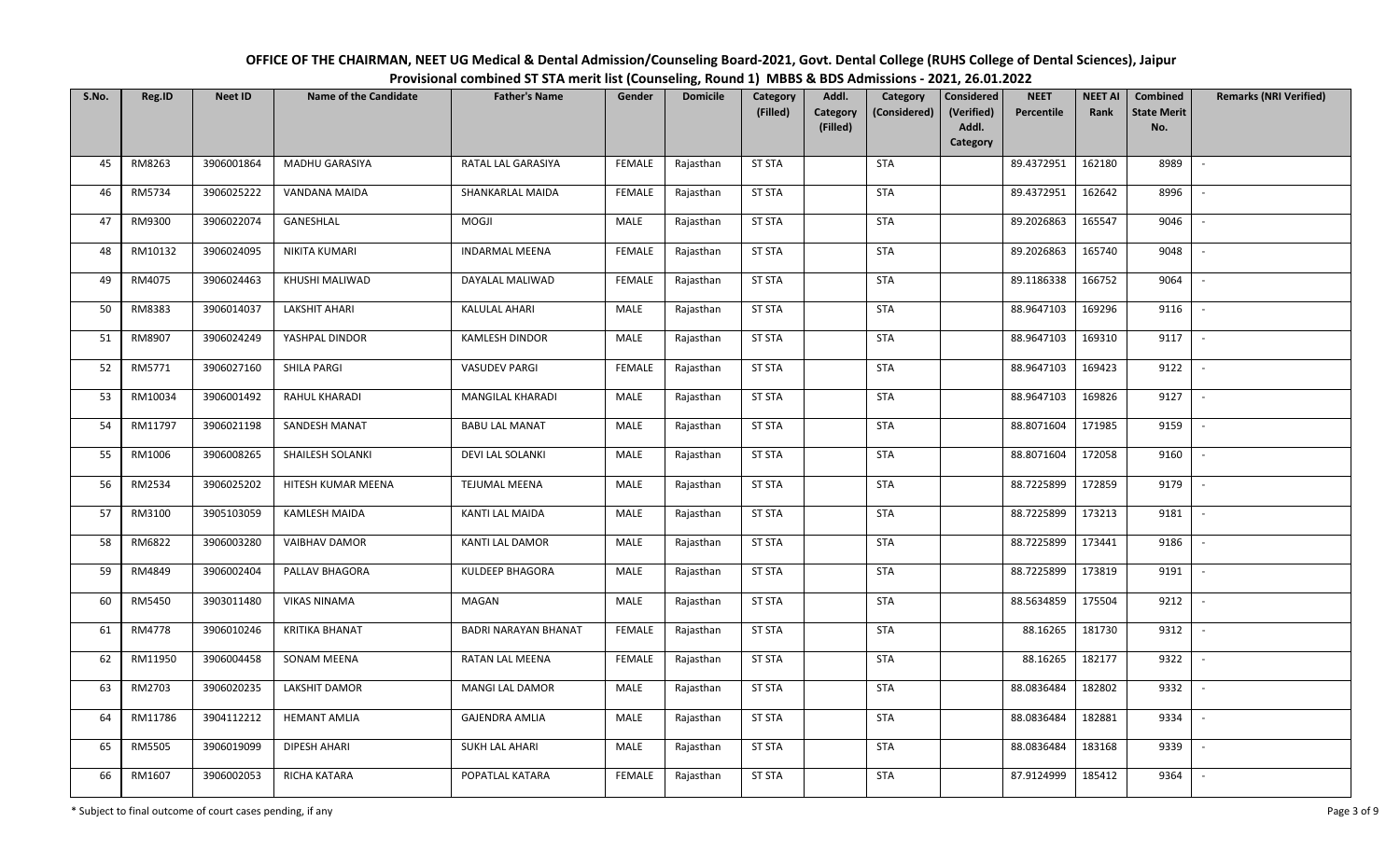| OFFICE OF THE CHAIRMAN, NEET UG Medical & Dental Admission/Counseling Board-2021, Govt. Dental College (RUHS College of Dental Sciences), Jaipur |
|--------------------------------------------------------------------------------------------------------------------------------------------------|
| Provisional combined ST STA merit list (Counseling, Round 1) MBBS & BDS Admissions - 2021, 26.01.2022                                            |

| S.No. | Reg.ID  | <b>Neet ID</b> | <b>Name of the Candidate</b> | <b>Father's Name</b>     | Gender        | <b>Domicile</b> | Category<br>(Filled) | Addl.<br><b>Category</b><br>(Filled) | Category<br>(Considered) | <b>Considered</b><br>(Verified)<br>Addl.<br>Category | <b>NEET</b><br>Percentile | <b>NEET AI</b><br>Rank | Combined<br><b>State Merit</b><br>No. | <b>Remarks (NRI Verified)</b> |
|-------|---------|----------------|------------------------------|--------------------------|---------------|-----------------|----------------------|--------------------------------------|--------------------------|------------------------------------------------------|---------------------------|------------------------|---------------------------------------|-------------------------------|
| 67    | RM2231  | 3906012139     | PRITAM KATARA                | <b>GANESH LAL KATARA</b> | MALE          | Rajasthan       | <b>ST STA</b>        |                                      | STA                      |                                                      | 87.9124999                | 185654                 | 9366                                  | $\sim$                        |
| 68    | RM9006  | 3905113124     | KAMLESH KUMAR MAIDA          | VAL CHAND MAIDA          | MALE          | Rajasthan       | <b>ST STA</b>        |                                      | STA                      |                                                      | 87.9124999                | 186335                 | 9384                                  | $\sim$                        |
| 69    | RM6805  | 3906018151     | JAYESH DAMOR                 | LADJI DAMOR              | MALE          | Rajasthan       | <b>ST STA</b>        |                                      | STA                      |                                                      | 87.8279941                | 186892                 | 9391                                  | $\sim$                        |
| 70    | RM10330 | 3906011115     | <b>INDRAJEET PATEL</b>       | LAXMAN LAL PATEL         | MALE          | Rajasthan       | <b>ST STA</b>        |                                      | <b>STA</b>               |                                                      | 87.7491221                | 188124                 | 9404                                  | $\sim$                        |
| 71    | RM4907  | 3906022111     | SURESH KUMAR GARASIA         | MOHAN LAL GARASIA        | <b>MALE</b>   | Rajasthan       | <b>ST STA</b>        |                                      | <b>STA</b>               |                                                      | 87.6707681                | 189260                 | 9419                                  | $\sim$                        |
| 72    | RM11201 | 3906024148     | RAKSHA BARIYA                | RAJENDRA BARIYA          | <b>FEMALE</b> | Rajasthan       | <b>ST STA</b>        |                                      | STA                      |                                                      | 87.5863918                | 190621                 | 9441                                  |                               |
| 73    | RM2232  | 3906006140     | SARIKA KHADIYA               | <b>BABULAL KHADIYA</b>   | <b>FEMALE</b> | Rajasthan       | <b>ST STA</b>        |                                      | <b>STA</b>               |                                                      | 87.5863918                | 191058                 | 9444                                  |                               |
| 74    | RM3995  | 3906008094     | <b>MANISH MANAT</b>          | TULSIRAM MANAT           | MALE          | Rajasthan       | <b>ST STA</b>        |                                      | <b>STA</b>               |                                                      | 87.4992958                | 191989                 | 9466                                  |                               |
| 75    | RM1047  | 3906001277     | MUKESH KATARA                | <b>GAUTAM LAL KATARA</b> | MALE          | Rajasthan       | <b>ST STA</b>        |                                      | <b>STA</b>               |                                                      | 87.4992958                | 192162                 | 9468                                  |                               |
| 76    | RM8337  | 3906024321     | HIMANSHU GARASIYA            | RAMESH CHANDRA GARASIYA  | MALE          | Rajasthan       | <b>ST STA</b>        |                                      | <b>STA</b>               |                                                      | 87.4178335                | 193077                 | 9486                                  | $\overline{\phantom{a}}$      |
| 77    | RM1501  | 3906020081     | <b>HEMANGINI ROAT</b>        | <b>GOPAL ROAT</b>        | <b>FEMALE</b> | Rajasthan       | <b>ST STA</b>        |                                      | <b>STA</b>               |                                                      | 87.4178335                | 193348                 | 9489                                  | $\overline{\phantom{a}}$      |
| 78    | RM11645 | 3906002684     | JYOTIKA MEENA                | <b>HEERA LAL MEENA</b>   | <b>FEMALE</b> | Rajasthan       | <b>ST STA</b>        |                                      | <b>STA</b>               |                                                      | 87.3330039                | 194497                 | 9510                                  | $\overline{\phantom{a}}$      |
| 79    | RM3802  | 3906009160     | <b>JIGYASU PARMAR</b>        | MARTA RAM PARMAR         | MALE          | Rajasthan       | <b>ST STA</b>        |                                      | <b>STA</b>               |                                                      | 87.2504408                | 195850                 | 9531                                  |                               |
| 80    | RM5020  | 3906005085     | RAJESH AHARI                 | <b>BHERU LAL AHARI</b>   | MALE          | Rajasthan       | <b>ST STA</b>        |                                      | STA                      |                                                      | 87.1633448                | 197683                 | 9559                                  | $\overline{\phantom{a}}$      |
| 81    | RM3670  | 3905113169     | <b>GOPAL MEENA</b>           | RAMNARAYAN MEENA         | MALE          | Rajasthan       | <b>ST STA</b>        |                                      | STA                      |                                                      | 87.0710036                | 198861                 | 9580                                  |                               |
| 82    | RM13919 | 3906021155     | <b>NEERAJ CHARPOTA</b>       | KANHAIYALAL CHARPOTA     | MALE          | Rajasthan       | <b>ST STA</b>        |                                      | STA                      |                                                      | 87.0710036                | 199589                 | 9589                                  | $\overline{\phantom{a}}$      |
| 83    | RM2490  | 3906004214     | <b>HARSHA MAIDA</b>          | PRAVEEN MAIDA            | <b>FEMALE</b> | Rajasthan       | <b>ST STA</b>        |                                      | STA                      |                                                      | 86.9013445                | 201512                 | 9620                                  |                               |
| 84    | RM5341  | 3906004257     | <b>AVANI MEENA</b>           | KISHAN LAL MEENA         | <b>FEMALE</b> | Rajasthan       | <b>ST STA</b>        |                                      | STA                      |                                                      | 86.816515                 | 202316                 | 9631                                  | $\overline{\phantom{a}}$      |
| 85    | RM9489  | 3906030103     | AMEESHA KHADIYA              | DULARAM KHADIYA          | FEMALE        | Rajasthan       | <b>ST STA</b>        |                                      | STA                      |                                                      | 86.816515                 | 202915                 | 9644                                  |                               |
| 86    | RM5140  | 3903017120     | KALPANA KUMARI NINAMA        | <b>SHANKAR LAL</b>       | FEMALE        | Rajasthan       | <b>ST STA</b>        |                                      | <b>STA</b>               |                                                      | 86.6440066                | 205385                 | 9676                                  | $\sim$                        |
| 87    | RM10892 | 3906002664     | <b>VISHAL AHARI</b>          | KAILASH CHANDRA AHARI    | MALE          | Rajasthan       | <b>ST STA</b>        |                                      | <b>STA</b>               |                                                      | 86.6440066                | 205450                 | 9677                                  | $\overline{\phantom{a}}$      |
| 88    | RM3013  | 3906022135     | PRAKASH MEENA                | PANCHU RAM MEENA         | MALE          | Rajasthan       | <b>ST STA</b>        |                                      | <b>STA</b>               |                                                      | 86.6440066                | 205717                 | 9683                                  | $\sim$                        |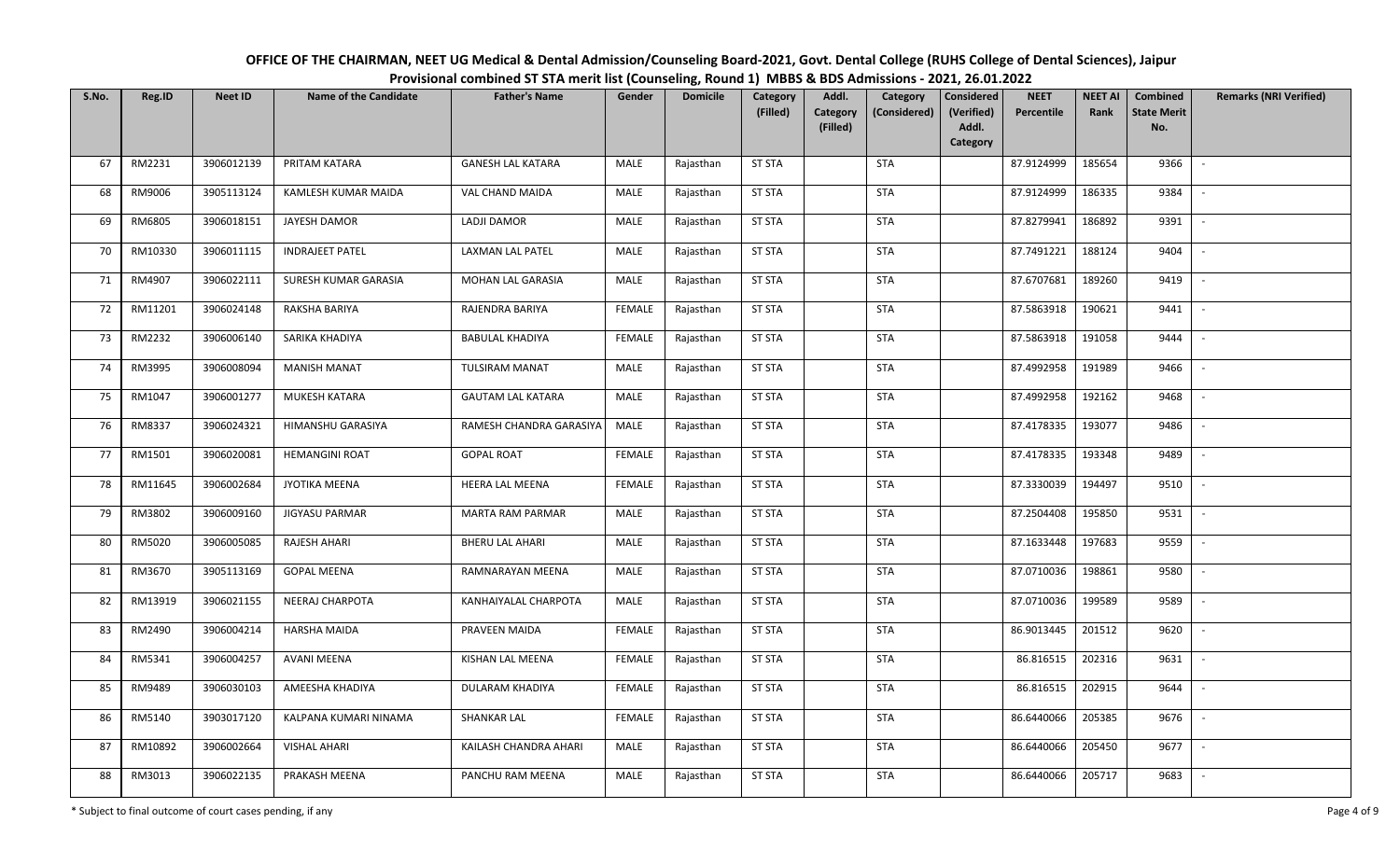| OFFICE OF THE CHAIRMAN, NEET UG Medical & Dental Admission/Counseling Board-2021, Govt. Dental College (RUHS College of Dental Sciences), Jaipur |
|--------------------------------------------------------------------------------------------------------------------------------------------------|
| Provisional combined ST STA merit list (Counseling, Round 1) MBBS & BDS Admissions - 2021, 26.01.2022                                            |

| S.No. | Reg.ID  | <b>Neet ID</b> | <b>Name of the Candidate</b> | <b>Father's Name</b>     | Gender        | <b>Domicile</b> | Category<br>(Filled) | Addl.<br><b>Category</b><br>(Filled) | Category<br>(Considered) | <b>Considered</b><br>(Verified)<br>Addl.<br>Category | <b>NEET</b><br>Percentile | <b>NEET AI</b><br>Rank | Combined<br><b>State Merit</b><br>No. | <b>Remarks (NRI Verified)</b> |
|-------|---------|----------------|------------------------------|--------------------------|---------------|-----------------|----------------------|--------------------------------------|--------------------------|------------------------------------------------------|---------------------------|------------------------|---------------------------------------|-------------------------------|
| 89    | RM13453 | 3906008295     | RANJANA DENDOR               | <b>GATULAL DENDOR</b>    | <b>FEMALE</b> | Rajasthan       | <b>ST STA</b>        |                                      | STA                      |                                                      | 86.5607959                | 206378                 | 9698                                  | $\sim$                        |
| 90    | RM2308  | 3906011282     | LAKSHIT DAMOR                | <b>BANSHI LAL DAMOR</b>  | MALE          | Rajasthan       | <b>ST STA</b>        |                                      | STA                      |                                                      | 86.5607959                | 206530                 | 9702                                  | $\sim$                        |
| 91    | RM9541  | 3906026040     | <b>VIKASH KUMAR</b>          | <b>BADRI LAL</b>         | MALE          | Rajasthan       | <b>ST STA</b>        |                                      | STA                      |                                                      | 86.4779738                | 207873                 | 9721                                  | $\sim$                        |
| 92    | RM4979  | 3906021067     | MAHESH KUMAR MEENA           | KALU RAM MEENA           | MALE          | Rajasthan       | <b>ST STA</b>        |                                      | <b>STA</b>               |                                                      | 86.4779738                | 207920                 | 9722                                  | $\sim$                        |
| 93    | RM8851  | 3906025219     | <b>BRIJESH PARMAR</b>        | PANNA LAL PARMAR         | <b>MALE</b>   | Rajasthan       | <b>ST STA</b>        |                                      | <b>STA</b>               |                                                      | 86.3915901                | 209217                 | 9738                                  | $\sim$                        |
| 94    | RM10599 | 3904105295     | <b>SANJAY NINAMA</b>         | CHUNNI LAL NINAMA        | <b>MALE</b>   | Rajasthan       | <b>ST STA</b>        |                                      | STA                      |                                                      | 86.3042351                | 210575                 | 9751                                  | $\overline{\phantom{a}}$      |
| 95    | RM3848  | 3802012101     | PRIYANKA PARGI               | RAM LAL MEENA            | <b>FEMALE</b> | Rajasthan       | <b>ST STA</b>        |                                      | <b>STA</b>               |                                                      | 86.2108578                | 212010                 | 9765                                  |                               |
| 96    | RM9387  | 3906002368     | <b>JEENIT KHANT</b>          | SUBHASH CHANDRA KHANT    | MALE          | Rajasthan       | <b>ST STA</b>        |                                      | <b>STA</b>               |                                                      | 86.2108578                | 212313                 | 9771                                  |                               |
| 97    | RM8372  | 3906027095     | <b>SUNIL GAMETI</b>          | SOMA LAL GAMETI          | MALE          | Rajasthan       | <b>ST STA</b>        |                                      | <b>STA</b>               |                                                      | 86.2108578                | 212623                 | 9780                                  |                               |
| 98    | RM2087  | 3906025065     | NEETA KATARA                 | RAMANSINGH KATARA        | <b>FEMALE</b> | Rajasthan       | <b>ST STA</b>        |                                      | <b>STA</b>               |                                                      | 86.1259635                | 213685                 | 9791                                  | $\overline{\phantom{a}}$      |
| 99    | RM3339  | 3906004045     | HIMANSHU DAMOR               | SHANTILAL DAMOR          | MALE          | Rajasthan       | <b>ST STA</b>        |                                      | <b>STA</b>               |                                                      | 86.0423643                | 214269                 | 9806                                  |                               |
| 100   | RM6489  | 3906004361     | <b>KAMLESH MEENA</b>         | KANHAIYA LAL MEENA       | <b>MALE</b>   | Rajasthan       | <b>ST STA</b>        |                                      | <b>STA</b>               |                                                      | 86.0423643                | 214280                 | 9807                                  | $\overline{\phantom{a}}$      |
| 101   | RM7040  | 3906024035     | KARISHMA KUMARI DAMOR        | VIRENDRA KUMAR DAMOR     | <b>FEMALE</b> | Rajasthan       | <b>ST STA</b>        |                                      | <b>STA</b>               |                                                      | 86.0423643                | 214400                 | 9808                                  |                               |
| 102   | RM6485  | 3906002398     | AKANKSHA NINAMA              | SHANTILAL NINAMA         | <b>FEMALE</b> | Rajasthan       | <b>ST STA</b>        |                                      | STA                      |                                                      | 85.8651288                | 216929                 | 9840                                  | $\overline{\phantom{a}}$      |
| 103   | RM6755  | 3906008158     | <b>SUNIL MEENA</b>           | <b>LAXMAN MEENA</b>      | MALE          | Rajasthan       | <b>ST STA</b>        |                                      | STA                      |                                                      | 85.8651288                | 216990                 | 9842                                  |                               |
| 104   | RM8618  | 3906002262     | MANISHA SENGADA              | JAGANNATH SENGADA        | <b>FEMALE</b> | Rajasthan       | <b>ST STA</b>        |                                      | STA                      |                                                      | 85.7688375                | 218456                 | 9863                                  | $\overline{\phantom{a}}$      |
| 105   | RM9183  | 3906024585     | <b>VIVEK MEENA</b>           | <b>BADAR SINGH MEENA</b> | MALE          | Rajasthan       | <b>ST STA</b>        |                                      | STA                      |                                                      | 85.7688375                | 218676                 | 9868                                  |                               |
| 106   | RM6934  | 3906011202     | <b>JIGAR AHARI</b>           | <b>DINESH AHARI</b>      | MALE          | Rajasthan       | <b>ST STA</b>        |                                      | STA                      |                                                      | 85.6823243                | 219977                 | 9884                                  | $\overline{\phantom{a}}$      |
| 107   | RM6787  | 3906003154     | NIKITA MEENA                 | <b>KANTILAL MEENA</b>    | <b>FEMALE</b> | Rajasthan       | <b>ST STA</b>        |                                      | STA                      |                                                      | 85.6823243                | 220416                 | 9890                                  |                               |
| 108   | RM3705  | 3906013008     | <b>ABHILESH PARMAR</b>       | KALURAM PARMAR           | MALE          | Rajasthan       | <b>ST STA</b>        |                                      | <b>STA</b>               |                                                      | 85.594516                 | 221298                 | 9903                                  | $\overline{\phantom{a}}$      |
| 109   | RM7703  | 3906008254     | <b>VINOD MAIDA</b>           | DASHRATH LAL MAIDA       | MALE          | Rajasthan       | <b>ST STA</b>        |                                      | <b>STA</b>               |                                                      | 85.594516                 | 221320                 | 9904                                  |                               |
| 110   | RM8011  | 3906021045     | YUVRAJ MEENA                 | BHAWAR LAL MEENA         | MALE          | Rajasthan       | <b>ST STA</b>        |                                      | <b>STA</b>               |                                                      | 85.594516                 | 221679                 | 9910                                  | $\sim$                        |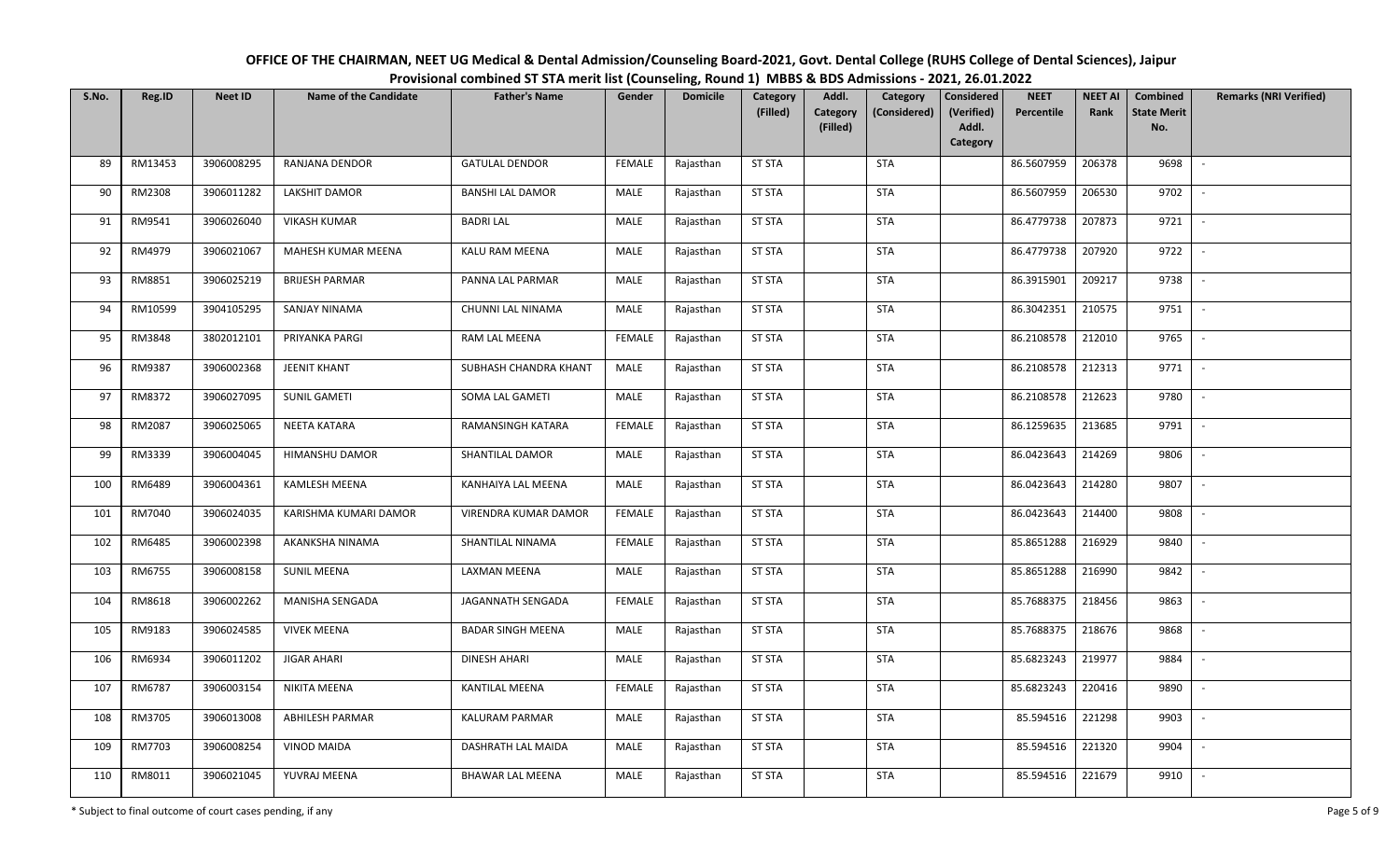| OFFICE OF THE CHAIRMAN, NEET UG Medical & Dental Admission/Counseling Board-2021, Govt. Dental College (RUHS College of Dental Sciences), Jaipur |
|--------------------------------------------------------------------------------------------------------------------------------------------------|
| Provisional combined ST STA merit list (Counseling, Round 1) MBBS & BDS Admissions - 2021, 26.01.2022                                            |

| S.No. | Reg.ID  | <b>Neet ID</b> | <b>Name of the Candidate</b> | <b>Father's Name</b>      | Gender        | <b>Domicile</b> | Category<br>(Filled) | Addl.<br>Category<br>(Considered)<br><b>Category</b><br>(Filled) | <b>Considered</b><br>(Verified)<br>Addl. | <b>NEET</b><br>Percentile | <b>NEET AI</b><br>Rank | Combined<br><b>State Merit</b><br>No. | <b>Remarks (NRI Verified)</b> |
|-------|---------|----------------|------------------------------|---------------------------|---------------|-----------------|----------------------|------------------------------------------------------------------|------------------------------------------|---------------------------|------------------------|---------------------------------------|-------------------------------|
|       |         |                |                              |                           |               |                 |                      |                                                                  | Category                                 |                           |                        |                                       |                               |
| 111   | RM11601 | 3906022220     | <b>MAHIMA ROAT</b>           | <b>GAJENDRA ROAT</b>      | <b>FEMALE</b> | Rajasthan       | <b>ST STA</b>        | <b>STA</b>                                                       |                                          | 85.594516                 | 222211                 | 9916                                  | $\overline{\phantom{a}}$      |
| 112   | RM3611  | 3906024013     | <b>MANISH MACHHAR</b>        | <b>BAHADUR MACHHAR</b>    | MALE          | Rajasthan       | <b>ST STA</b>        | STA                                                              |                                          | 85.5054126                | 222617                 | 9919                                  | $\overline{\phantom{a}}$      |
| 113   | RM10621 | 3906024433     | PRIYANKA MASAR               | <b>GANESH LAL MASAR</b>   | <b>FEMALE</b> | Rajasthan       | <b>ST STA</b>        | <b>STA</b>                                                       |                                          | 85.5054126                | 222668                 | 9921                                  | $\sim$                        |
| 114   | RM10642 | 3906004160     | DIMPLE DAMOR                 | <b>HAKRU DAMOR</b>        | <b>FEMALE</b> | Rajasthan       | <b>ST STA</b>        | <b>STA</b>                                                       |                                          | 85.5054126                | 222807                 | 9923                                  | $\overline{\phantom{a}}$      |
| 115   | RM7009  | 3906009129     | <b>AKSHITA AHARI</b>         | <b>GOVIND RAM AHARI</b>   | <b>FEMALE</b> | Rajasthan       | <b>ST STA</b>        | <b>STA</b>                                                       |                                          | 85.4172805                | 223874                 | 9938                                  |                               |
| 116   | RM3245  | 3906029125     | KALPESH DODIYAR              | DHULJI DODIYAR            | MALE          | Rajasthan       | <b>ST STA</b>        | <b>STA</b>                                                       |                                          | 85.4172805                | 224624                 | 9948                                  |                               |
| 117   | RM13309 | 3906014209     | RAVINA BUJH                  | <b>ISHWAR LAL BUJH</b>    | <b>FEMALE</b> | Rajasthan       | <b>ST STA</b>        | <b>STA</b>                                                       |                                          | 85.2298136                | 226788                 | 9975                                  |                               |
| 118   | RM9295  | 3906022093     | ARVIND MEENA                 | <b>KANTI LAL</b>          | MALE          | Rajasthan       | <b>ST STA</b>        | <b>STA</b>                                                       |                                          | 85.2298136                | 227630                 | 9984                                  | $\overline{\phantom{a}}$      |
| 119   | RM12138 | 3906005262     | <b>MANESH GARASIYA</b>       | SOMESHWAR GARASIYA        | MALE          | Rajasthan       | <b>ST STA</b>        | <b>STA</b>                                                       |                                          | 85.0475272                | 229725                 | 10011                                 | $\sim$                        |
| 120   | RM10182 | 3906023208     | MUKESH KATARA                | SHAMBHU LAL KATARA        | <b>MALE</b>   | Rajasthan       | <b>ST STA</b>        | <b>STA</b>                                                       |                                          | 85.0475272                | 230276                 | 10019                                 | $\overline{\phantom{a}}$      |
| 121   | RM13354 | 3904017147     | <b>ABHISHEK KATARA</b>       | PRAKASH CHANDRA           | MALE          | Rajasthan       | <b>ST STA</b>        | <b>STA</b>                                                       |                                          | 84.954668                 | 231131                 | 10029                                 |                               |
| 122   | RM3350  | 3906024161     | <b>AMIT DINDOR</b>           | <b>FATEH SINGH DINDOR</b> | MALE          | Rajasthan       | <b>ST STA</b>        | <b>STA</b>                                                       |                                          | 84.954668                 | 231967                 | 10039                                 | $\sim$                        |
| 123   | RM3674  | 3906012250     | <b>ANITA CHAREL</b>          | <b>VIRENDRA CHAREL</b>    | FEMALE        | Rajasthan       | <b>ST STA</b>        | <b>STA</b>                                                       |                                          | 84.8563046                | 232371                 | 10045                                 | $\blacksquare$                |
| 124   | RM10716 | 3906011166     | DIVYAM DAMOR                 | <b>HAKRU DAMOR</b>        | MALE          | Rajasthan       | <b>ST STA</b>        | <b>STA</b>                                                       |                                          | 84.8563046                | 232431                 | 10046                                 | $\overline{\phantom{a}}$      |
| 125   | RM10989 | 3906005272     | JIGYASA TEJAWAT              | SANJAY TEJAWAT            | <b>FEMALE</b> | Rajasthan       | <b>ST STA</b>        | STA                                                              |                                          | 84.672464                 | 235318                 | 10078                                 | $\overline{\phantom{a}}$      |
| 126   | RM7844  | 3906005025     | HIMANSHU DAMOR               | <b>GEBI LAL DAMOR</b>     | MALE          | Rajasthan       | <b>ST STA</b>        | <b>STA</b>                                                       |                                          | 84.672464                 | 235974                 | 10089                                 | $\sim$                        |
| 127   | RM10929 | 3906021048     | <b>ROHIT NINAMA</b>          | NARAYAN LAL NINAMA        | MALE          | Rajasthan       | <b>ST STA</b>        | <b>STA</b>                                                       |                                          | 84.578763                 | 236805                 | 10099                                 |                               |
| 128   | RM6123  | 3906030078     | NIKITA KHARARI               | MOHAN LAL KHARARI         | <b>FEMALE</b> | Rajasthan       | <b>ST STA</b>        | <b>STA</b>                                                       |                                          | 84.578763                 | 237840                 | 10115                                 | $\sim$                        |
| 129   | RM11528 | 3906015186     | <b>SUNIL MAIDA</b>           | RAJMAL MAIDA              | MALE          | Rajasthan       | <b>ST STA</b>        | <b>STA</b>                                                       |                                          | 84.3881231                | 239685                 | 10141                                 | $\sim$                        |
| 130   | RM7805  | 3906003107     | PALAK MASAR                  | RAMCHANDRA MASAR          | <b>FEMALE</b> | Rajasthan       | <b>ST STA</b>        | <b>STA</b>                                                       |                                          | 84.2921556                | 241487                 | 10159                                 | $\sim$                        |
| 131   | RM5955  | 3906013098     | DIVYA SENGADA                | MOHAN LAL SENGADA         | <b>FEMALE</b> | Rajasthan       | <b>ST STA</b>        | <b>STA</b>                                                       |                                          | 84.2921556                | 241720                 | 10163                                 | $\blacksquare$                |
| 132   | RM13924 | 3906025076     | JITENDRA MEENA               | <b>DEVILAL MEENA</b>      | MALE          | Rajasthan       | <b>ST STA</b>        | <b>STA</b>                                                       |                                          | 84.1988431                | 242660                 | 10173                                 | $\overline{\phantom{a}}$      |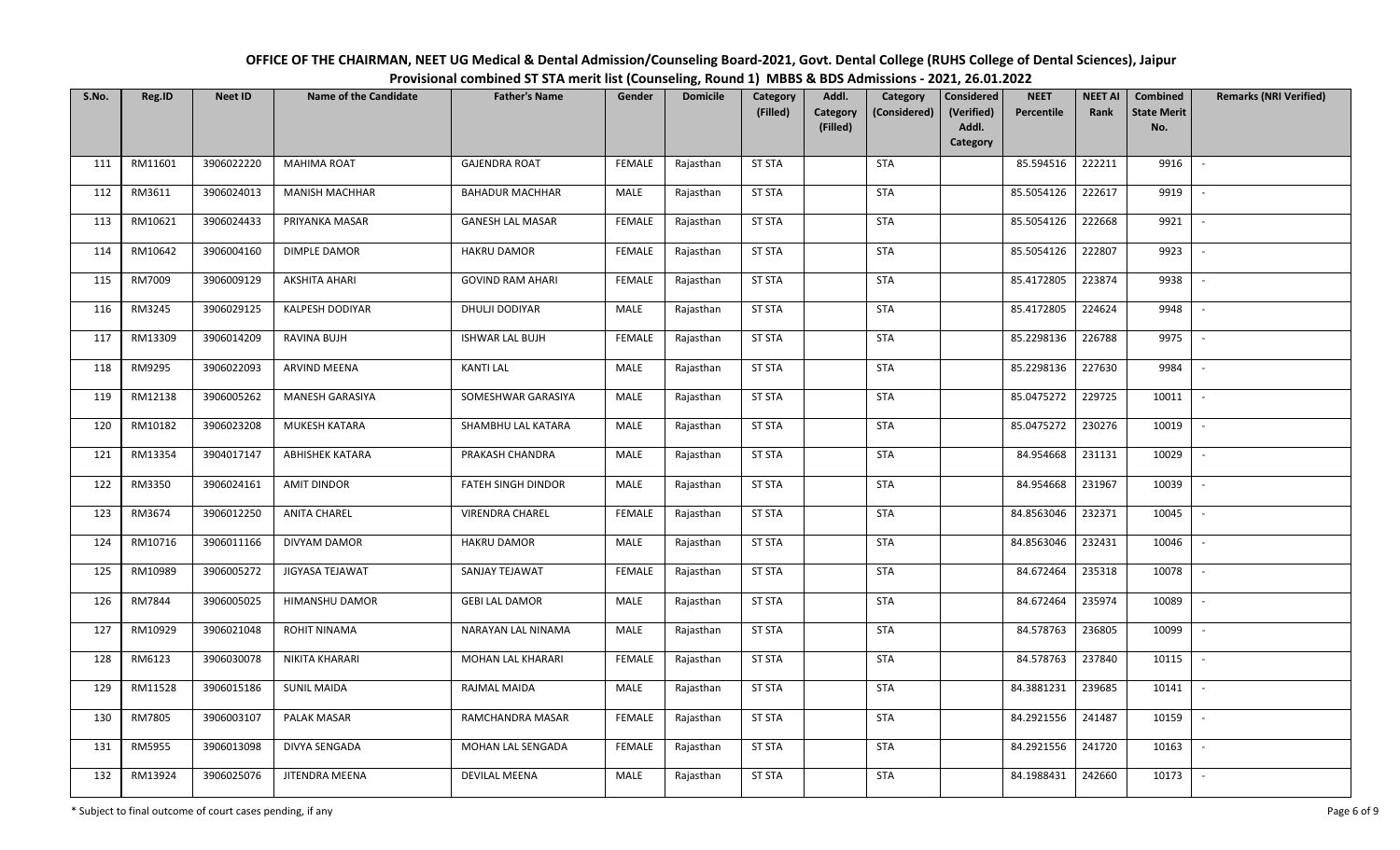| OFFICE OF THE CHAIRMAN, NEET UG Medical & Dental Admission/Counseling Board-2021, Govt. Dental College (RUHS College of Dental Sciences), Jaipur |
|--------------------------------------------------------------------------------------------------------------------------------------------------|
| Provisional combined ST STA merit list (Counseling, Round 1) MBBS & BDS Admissions - 2021, 26.01.2022                                            |

| S.No. | Reg.ID  | <b>Neet ID</b> | <b>Name of the Candidate</b> | <b>Father's Name</b>             | Gender        | <b>Domicile</b> | Category<br>(Filled) | Addl.<br>Category<br>(Filled) | Category<br>(Considered) | <b>Considered</b><br>(Verified)<br>Addl.<br>Category | <b>NEET</b><br>Percentile | <b>NEET AI</b><br>Rank | Combined<br><b>State Merit</b><br>No. | <b>Remarks (NRI Verified)</b> |
|-------|---------|----------------|------------------------------|----------------------------------|---------------|-----------------|----------------------|-------------------------------|--------------------------|------------------------------------------------------|---------------------------|------------------------|---------------------------------------|-------------------------------|
| 133   | RM11926 | 3906017229     | <b>ANUPA MEENA</b>           | <b>MAGAN LAL MEENA</b>           | <b>FEMALE</b> | Rajasthan       | <b>ST STA</b>        |                               | <b>STA</b>               |                                                      | 84.1988431                | 242833                 | 10174                                 | $\mathbb{L}$                  |
| 134   | RM11943 | 3906026031     | KULDEEP NINAMA               | SHANTI LAL NINAMA                | <b>MALE</b>   | Rajasthan       | <b>ST STA</b>        |                               | <b>STA</b>               |                                                      | 84.1988431                | 242847                 | 10175                                 | $\sim$                        |
| 135   | RM8057  | 3906026028     | ARUN PARMAR                  | RAMAN LAL PARMAR                 | MALE          | Rajasthan       | <b>ST STA</b>        |                               | <b>STA</b>               |                                                      | 84.1988431                | 243258                 | 10185                                 | $\sim$                        |
| 136   | RM3569  | 3906027163     | AMISHA MEENA                 | PUNAM CHAND DINDOR               | <b>FEMALE</b> | Rajasthan       | <b>ST STA</b>        |                               | <b>STA</b>               |                                                      | 84.1026813                | 244336                 | 10193                                 | $\overline{\phantom{a}}$      |
| 137   | RM13168 | 3901008245     | JAYPRAKASH PARGI             | CHHAGAN LAL PARGI                | MALE          | Rajasthan       | <b>ST STA</b>        |                               | <b>STA</b>               |                                                      | 84.1026813                | 244458                 | 10196                                 | $\overline{\phantom{a}}$      |
| 138   | RM9185  | 3906022193     | MONIKA KATARA                | HARISH CHANDRA KATARA            | <b>FEMALE</b> | Rajasthan       | <b>ST STA</b>        |                               | <b>STA</b>               |                                                      | 84.1026813                | 244557                 | 10198                                 | $\mathbb{L}$                  |
| 139   | RM7803  | 3906017138     | ANJALI NINAMA                | SURESH NINAMA                    | <b>FEMALE</b> | Rajasthan       | <b>ST STA</b>        |                               | <b>STA</b>               |                                                      | 83.9097103                | 247224                 | 10229                                 | $\overline{\phantom{a}}$      |
| 140   | RM8550  | 3906018063     | ABHISHEK DAMOR               | <b>BHAGWATI LAL DAMOR</b>        | MALE          | Rajasthan       | <b>ST STA</b>        |                               | <b>STA</b>               |                                                      | 83.9097103                | 247798                 | 10236                                 | $\sim$                        |
| 141   | RM7046  | 3906025086     | ABHILASHA AHARI              | MOHAN LAL AHARI                  | <b>FEMALE</b> | Rajasthan       | <b>ST STA</b>        |                               | <b>STA</b>               |                                                      | 83.9097103                | 247833                 | 10237                                 | $\sim$                        |
| 142   | RM5210  | 3906010049     | <b>ANJALI MEENA</b>          | KISHAN LAL MEENA                 | <b>FEMALE</b> | Rajasthan       | <b>ST STA</b>        |                               | <b>STA</b>               |                                                      | 83.8193765                | 248506                 | 10252                                 | $\sim$                        |
| 143   | RM15353 | 3906030111     | ANITA KATARA                 | <b>MANSINGH KATARA</b>           | <b>FEMALE</b> | Rajasthan       | <b>ST STA</b>        |                               | <b>STA</b>               |                                                      | 83.8193765                | 249193                 | 10261                                 | $\sim$                        |
| 144   | RM10575 | 3906028078     | JAYANTILAL NINAMA            | NAGAR NINAMA                     | MALE          | Rajasthan       | <b>ST STA</b>        |                               | <b>STA</b>               |                                                      | 83.6302908                | 251499                 | 10293                                 | $\sim$                        |
| 145   | RM9346  | 3906007023     | ANKESH MACHHAR               | RAMESH CHANDRA<br><b>MACHHAR</b> | MALE          | Rajasthan       | <b>ST STA</b>        |                               | <b>STA</b>               |                                                      | 83.6302908                | 251796                 | 10299                                 | $\overline{\phantom{a}}$      |
| 146   | RM10801 | 3906022239     | <b>HEMLATA MEENA</b>         | <b>BHAGIRATH MEENA</b>           | <b>FEMALE</b> | Rajasthan       | <b>ST STA</b>        |                               | <b>STA</b>               |                                                      | 83.6302908                | 251985                 | 10305                                 | $\sim$                        |
| 147   | RM14477 | 3906030088     | <b>VIKAS DAMOR</b>           | NATHULAL DAMOR                   | MALE          | Rajasthan       | <b>ST STA</b>        |                               | <b>STA</b>               |                                                      | 82.9467976                | 262205                 | 10414                                 |                               |
| 148   | RM2938  | 3906030076     | PRIYANKA MEENA               | DHIRAJMAL MEENA                  | <b>FEMALE</b> | Rajasthan       | <b>ST STA</b>        |                               | <b>STA</b>               |                                                      | 82.4486344                | 270131                 | 10510                                 | $\sim$                        |
| 149   | RM12160 | 3906010072     | SHAILENDRA ROAT              | <b>MAGAN LAL ROAT</b>            | MALE          | Rajasthan       | <b>ST STA</b>        |                               | STA                      |                                                      | 82.3465799                | 272595                 | 10531                                 | $\sim$                        |
| 150   | RM13469 | 3905124107     | ARVINA MEENA                 | KALURAM MEENA                    | <b>FEMALE</b> | Rajasthan       | <b>ST STA</b>        |                               | <b>STA</b>               |                                                      | 82.1499178                | 274674                 | 10548                                 | $\sim$                        |
| 151   | RM9029  | 3906002704     | <b>KIRAN BHABHOR</b>         | VALU SINGH                       | <b>FEMALE</b> | Rajasthan       | <b>ST STA</b>        |                               | <b>STA</b>               |                                                      | 82.050842                 | 275866                 | 10561                                 | $\sim$                        |
| 152   | RM5891  | 3906019229     | PRAVIN MAIDA                 | <b>BADROO MAIDA</b>              | MALE          | Rajasthan       | <b>ST STA</b>        |                               | <b>STA</b>               |                                                      | 81.6498767                | 282270                 | 10623                                 | $\sim$                        |
| 153   | RM11890 | 3906009047     | SOURABH KUMAR DAMOR          | RAMESH CHANDRA DAMOR             | MALE          | Rajasthan       | <b>ST STA</b>        |                               | <b>STA</b>               |                                                      | 81.3361368                | 288075                 | 10700                                 | $\sim$                        |
| 154   | RM12244 | 3906017156     | <b>HARSHITA PARMAR</b>       | SHANTI LAL PARMAR                | <b>FEMALE</b> | Rajasthan       | <b>ST STA</b>        |                               | <b>STA</b>               |                                                      | 80.4969717                | 299875                 | 10833                                 |                               |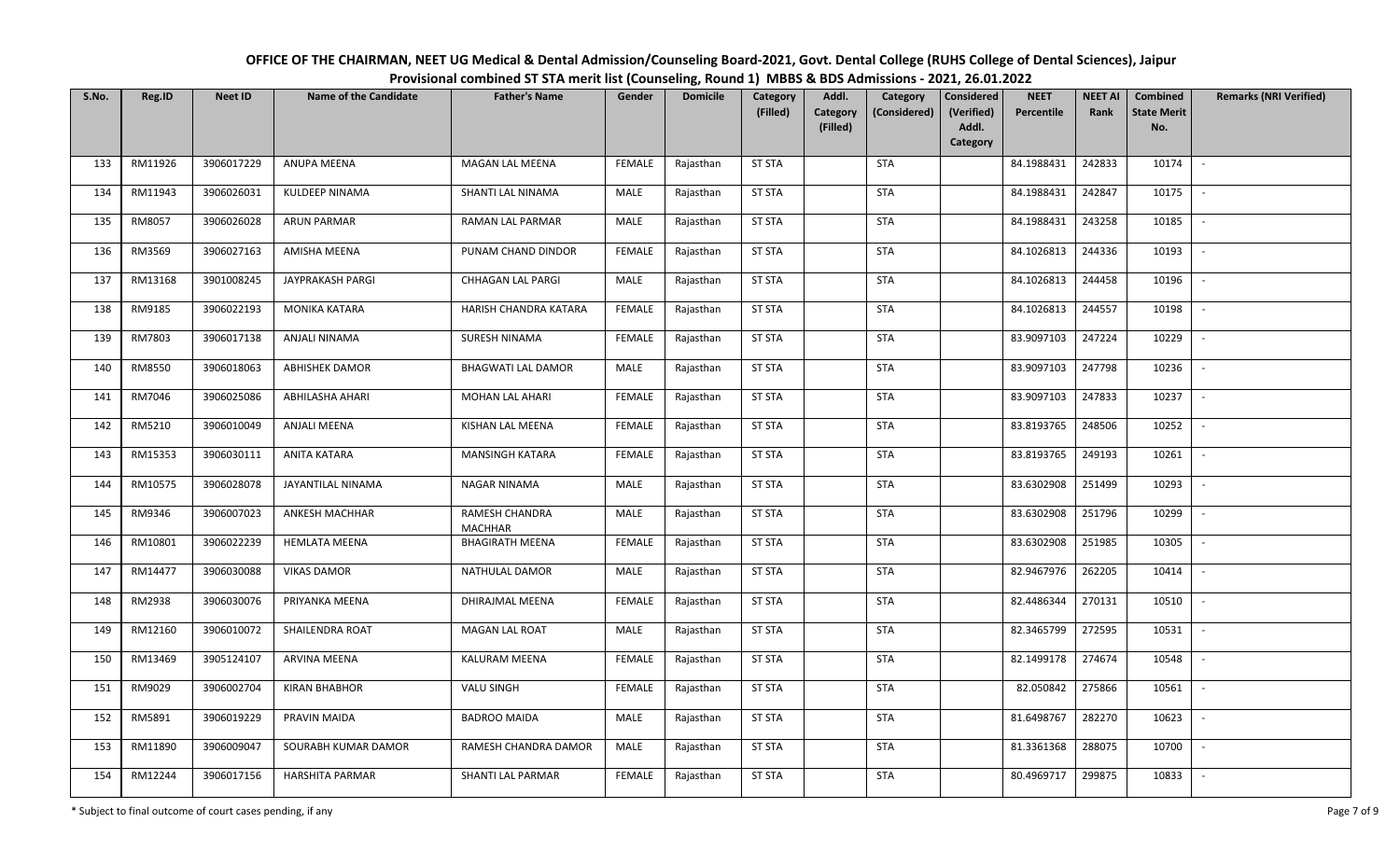| OFFICE OF THE CHAIRMAN, NEET UG Medical & Dental Admission/Counseling Board-2021, Govt. Dental College (RUHS College of Dental Sciences), Jaipur |
|--------------------------------------------------------------------------------------------------------------------------------------------------|
| Provisional combined ST STA merit list (Counseling, Round 1) MBBS & BDS Admissions - 2021, 26.01.2022                                            |

| S.No. | Reg.ID  | <b>Neet ID</b> | <b>Name of the Candidate</b> | <b>Father's Name</b>             | Gender        | <b>Domicile</b> | Category<br>(Filled) | Addl.<br>Category<br>Category<br>(Considered) | <b>Considered</b><br>(Verified) | <b>NEET</b><br>Percentile | <b>NEET AI</b><br>Rank | Combined<br><b>State Merit</b> | <b>Remarks (NRI Verified)</b> |
|-------|---------|----------------|------------------------------|----------------------------------|---------------|-----------------|----------------------|-----------------------------------------------|---------------------------------|---------------------------|------------------------|--------------------------------|-------------------------------|
|       |         |                |                              |                                  |               |                 |                      | (Filled)                                      | Addl.<br>Category               |                           |                        | No.                            |                               |
| 155   | RM15728 | 3906001157     | <b>GIRISH DUNGRI</b>         | LALU RAM DUNGRI                  | MALE          | Rajasthan       | <b>ST STA</b>        | <b>STA</b>                                    |                                 | 80.4969717                | 300598                 | 10842                          | $\sim$                        |
| 156   | RM14352 | 3906006161     | <b>NEHA BHAGORA</b>          | HEMENDRA KUMAR<br><b>BHAGORA</b> | <b>FEMALE</b> | Rajasthan       | <b>ST STA</b>        | STA                                           |                                 | 80.383067                 | 301614                 | 10854                          | $\sim$                        |
| 157   | RM6645  | 3906009154     | <b>BHUMIKA DAMOR</b>         | KANTI LAL DAMOR                  | <b>FEMALE</b> | Rajasthan       | <b>ST STA</b>        | <b>STA</b>                                    |                                 | 79.7278072                | 311327                 | 10952                          | $\sim$                        |
| 158   | RM9413  | 3906001559     | <b>MANSVINI MAIDA</b>        | <b>KANHING MAIDA</b>             | <b>FEMALE</b> | Rajasthan       | <b>ST STA</b>        | <b>STA</b>                                    |                                 | 79.7278072                | 311342                 | 10953                          | $\mathbb{L}$                  |
| 159   | RM13230 | 3906005159     | NIKITA BHAGORA               | SARDAR SINGH BHAGORA             | <b>FEMALE</b> | Rajasthan       | <b>ST STA</b>        | <b>STA</b>                                    |                                 | 79.7278072                | 311715                 | 10957                          | $\overline{\phantom{a}}$      |
| 160   | RM15078 | 3906019060     | <b>HETAL KHARADI</b>         | NARENDRA KUMAR MEENA             | <b>FEMALE</b> | Rajasthan       | <b>ST STA</b>        | <b>STA</b>                                    |                                 | 79.7278072                | 311975                 | 10959                          | $\overline{\phantom{a}}$      |
| 161   | RM10136 | 3906015132     | <b>KIRAN KASOTA</b>          | DINESH KUMAR KASOTA              | <b>FEMALE</b> | Rajasthan       | <b>ST STA</b>        | <b>STA</b>                                    |                                 | 79.4085631                | 316411                 | 11006                          |                               |
| 162   | RM7243  | 3906009238     | <b>DISHI GAMETI</b>          | HARI PRAKASH GAMETI              | <b>FEMALE</b> | Rajasthan       | <b>ST STA</b>        | <b>STA</b>                                    |                                 | 79.4085631                | 317374                 | 11017                          | $\overline{\phantom{a}}$      |
| 163   | RM6821  | 3906002397     | <b>MUSKAN DAMOR</b>          | YASHWANT DAMOR                   | <b>FEMALE</b> | Rajasthan       | <b>ST STA</b>        | <b>STA</b>                                    |                                 | 79.4085631                | 317381                 | 11018                          | $\overline{\phantom{a}}$      |
| 164   | RM7153  | 3906021006     | <b>LOKESH AHARI</b>          | KAMLA SHANKAR AHARI              | <b>MALE</b>   | Rajasthan       | <b>ST STA</b>        | <b>STA</b>                                    |                                 | 79.2892837                | 318021                 | 11025                          | $\sim$                        |
| 165   | RM7958  | 3906002049     | KASHISH DAMOR                | DEVI LAL DAMOR                   | <b>FEMALE</b> | Rajasthan       | <b>ST STA</b>        | <b>STA</b>                                    |                                 | 79.2892837                | 318287                 | 11029                          |                               |
| 166   | RM10425 | 3906004355     | ARUNDHATI BARIYA             | MAHESH BARIYA                    | <b>FEMALE</b> | Rajasthan       | <b>ST STA</b>        | <b>STA</b>                                    |                                 | 78.7354956                | 326683                 | 11114                          | $\overline{\phantom{a}}$      |
| 167   | RM9506  | 3906013129     | <b>GAURAV LIMBAT</b>         | <b>BUDH PRAKASH LIMBAT</b>       | MALE          | Rajasthan       | <b>ST STA</b>        | STA                                           |                                 | 78.5144207                | 331310                 | 11160                          |                               |
| 168   | RM1656  | 3906001540     | <b>DEVYANI DAMOR</b>         | THAVER CHAND DAMOR               | <b>FEMALE</b> | Rajasthan       | <b>ST STA</b>        | <b>STA</b>                                    |                                 | 78.2906261                | 334197                 | 11195                          | $\overline{\phantom{a}}$      |
| 169   | RM11364 | 3906001759     | <b>VAIDEHI KATARA</b>        | POPAT LAL KATARA                 | <b>FEMALE</b> | Rajasthan       | <b>ST STA</b>        | <b>STA</b>                                    |                                 | 77.9490414                | 340403                 | 11252                          |                               |
| 170   | RM5008  | 3906009116     | <b>MAYUR NANOMA</b>          | BHUVNESH NANOMA                  | MALE          | Rajasthan       | <b>ST STA</b>        | <b>STA</b>                                    |                                 | 77.7176056                | 342462                 | 11271                          | $\sim$                        |
| 171   | RM14359 | 3906007181     | <b>JIYA ROT</b>              | <b>ISHWAR LAL ROT</b>            | <b>FEMALE</b> | Rajasthan       | <b>ST STA</b>        | <b>STA</b>                                    |                                 | 77.4870764                | 347147                 | 11323                          |                               |
| 172   | RM12211 | 3906019199     | NARENDRA SINGH DAMOR         | JAVAN SINGH DAMOR                | MALE          | Rajasthan       | <b>ST STA</b>        | <b>STA</b>                                    |                                 | 77.2667786                | 350063                 | 11354                          | $\sim$                        |
| 173   | RM10993 | 3906014261     | SATISH MEENA                 | <b>GANPAT LAL MEENA</b>          | MALE          | Rajasthan       | <b>ST STA</b>        | <b>STA</b>                                    |                                 | 77.1519025                | 352070                 | 11375                          | $\sim$                        |
| 174   | RM15745 | 3906015245     | <b>TUSHAR AHARI</b>          | <b>LAL SHANKER AHARI</b>         | MALE          | Rajasthan       | <b>ST STA</b>        | <b>STA</b>                                    |                                 | 75.9591083                | 370587                 | 11517                          | $\sim$                        |
| 175   | RM10990 | 3906001610     | SHRISHTI PANDAV              | LOKENDRA PANDAV                  | <b>FEMALE</b> | Rajasthan       | <b>ST STA</b>        | <b>STA</b>                                    |                                 | 75.7072746                | 373828                 | 11537                          | $\sim$                        |
| 176   | RM15780 | 3906004083     | KRITI NINAMA                 | NIRMAL KUMAR NINAMA              | FEMALE        | Rajasthan       | <b>ST STA</b>        | <b>STA</b>                                    |                                 | 74.4631293                | 392546                 | 11690                          | $\overline{\phantom{a}}$      |